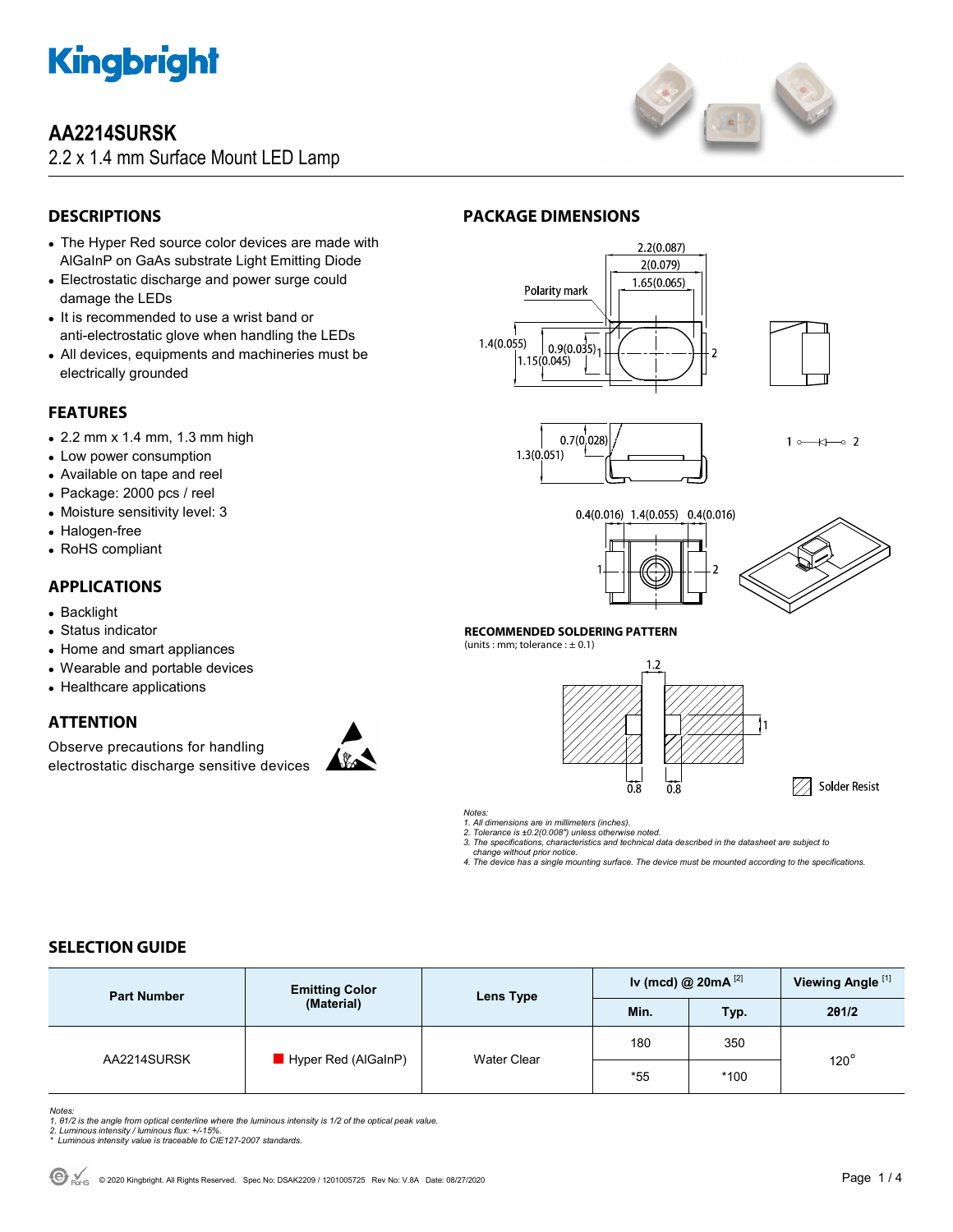# **Kingbright**

### **ELECTRICAL / OPTICAL CHARACTERISTICS at T<sub>A</sub>=25°C**

| <b>Parameter</b>                                                                                                                |                                | <b>Emitting Color</b> | Value                    |                          |                       |  |
|---------------------------------------------------------------------------------------------------------------------------------|--------------------------------|-----------------------|--------------------------|--------------------------|-----------------------|--|
|                                                                                                                                 | Symbol                         |                       | Typ.                     | Max.                     | Unit                  |  |
| Wavelength at Peak Emission $I_F$ = 20mA                                                                                        | $\lambda_{\rm peak}$           | Hyper Red             | 645                      | $\overline{\phantom{a}}$ | nm                    |  |
| Dominant Wavelength $I_F = 20mA$                                                                                                | $\lambda_{dom}$ <sup>[1]</sup> | Hyper Red             | 630                      | $\overline{\phantom{0}}$ | nm                    |  |
| Spectral Bandwidth at 50% $\Phi$ REL MAX<br>$I_F = 20mA$                                                                        | Δλ                             | Hyper Red             | 28                       | $\overline{\phantom{a}}$ | nm                    |  |
| Capacitance                                                                                                                     | C                              | Hyper Red             | 35                       | $\overline{\phantom{a}}$ | pF                    |  |
| Forward Voltage $I_F = 20mA$                                                                                                    | $V_F$ <sup>[2]</sup>           | Hyper Red             | 1.95                     | 2.5                      | $\vee$                |  |
| Reverse Current ( $V_R$ = 5V)                                                                                                   | l <sub>R</sub>                 | Hyper Red             | $\overline{\phantom{0}}$ | 10                       | μA                    |  |
| Temperature Coefficient of $\lambda_{\text{peak}}$<br>$I_F = 20$ mA, -10°C $\le T \le 85$ °C                                    | $TC_{\lambda peak}$            | Hyper Red             | 0.14                     | $\overline{\phantom{a}}$ | $nm$ <sup>o</sup> $C$ |  |
| Temperature Coefficient of $\lambda_{\text{dom}}$<br>$I_F = 20 \text{mA}, -10^{\circ} \text{C} \leq T \leq 85^{\circ} \text{C}$ | $TC_{\text{Adom}}$             | Hyper Red             | 0.05                     | $\overline{\phantom{0}}$ | $nm$ /°C              |  |
| Temperature Coefficient of $V_F$<br>$I_F = 20mA$ , -10°C $\le T \le 85$ °C                                                      | $TC_{V}$                       | Hyper Red             | $-1.9$                   | $\overline{\phantom{0}}$ | $mV$ °C               |  |

*Notes:* 

1. The dominant wavelength (λd) above is the setup value of the sorting machine. (Tolerance λd : ±1nm. )<br>2. Forward voltage: ±0.1V.<br>3. Wavelength value is traceable to CIE127-2007 standards.<br>4. Excess driving current and

#### **ABSOLUTE MAXIMUM RATINGS at T<sub>A</sub>=25°C**

| <b>Parameter</b>                             | Symbol                  | Value          | <b>Unit</b>    |
|----------------------------------------------|-------------------------|----------------|----------------|
| Power Dissipation                            | $P_D$                   | 75             | mW             |
| Reverse Voltage                              | $V_R$                   | 5              | $\vee$         |
| Junction Temperature                         | $\mathsf{T}_j$          | 115            | $^{\circ}C$    |
| <b>Operating Temperature</b>                 | $T_{op}$                | $-40$ to $+85$ | $^{\circ}$ C   |
| Storage Temperature                          | $T_{\text{stg}}$        | $-40$ to $+85$ | °C             |
| DC Forward Current                           | IF.                     | 30             | mA             |
| <b>Peak Forward Current</b>                  | $I_{FM}$ <sup>[1]</sup> | 185            | mA             |
| Electrostatic Discharge Threshold (HBM)      | ٠                       | 3000           | $\vee$         |
| Thermal Resistance (Junction / Ambient)      | $R_{th}$ JA $^{[2]}$    | 460            | $^{\circ}$ C/W |
| Thermal Resistance (Junction / Solder point) | $R_{th}$ JS $^{[2]}$    | 280            | $^{\circ}$ C/W |

Notes:<br>1. 1/10 Duty Cycle, 0.1ms Pulse Width.<br>2. R<sub>th JA</sub> ,R<sub>th JS</sub> Results from mounting on PC board FR4 (pad size ≥ 16 mm<sup>2</sup> per pad).<br>3. Relative humidity levels maintained between 40% and 60% in production area are re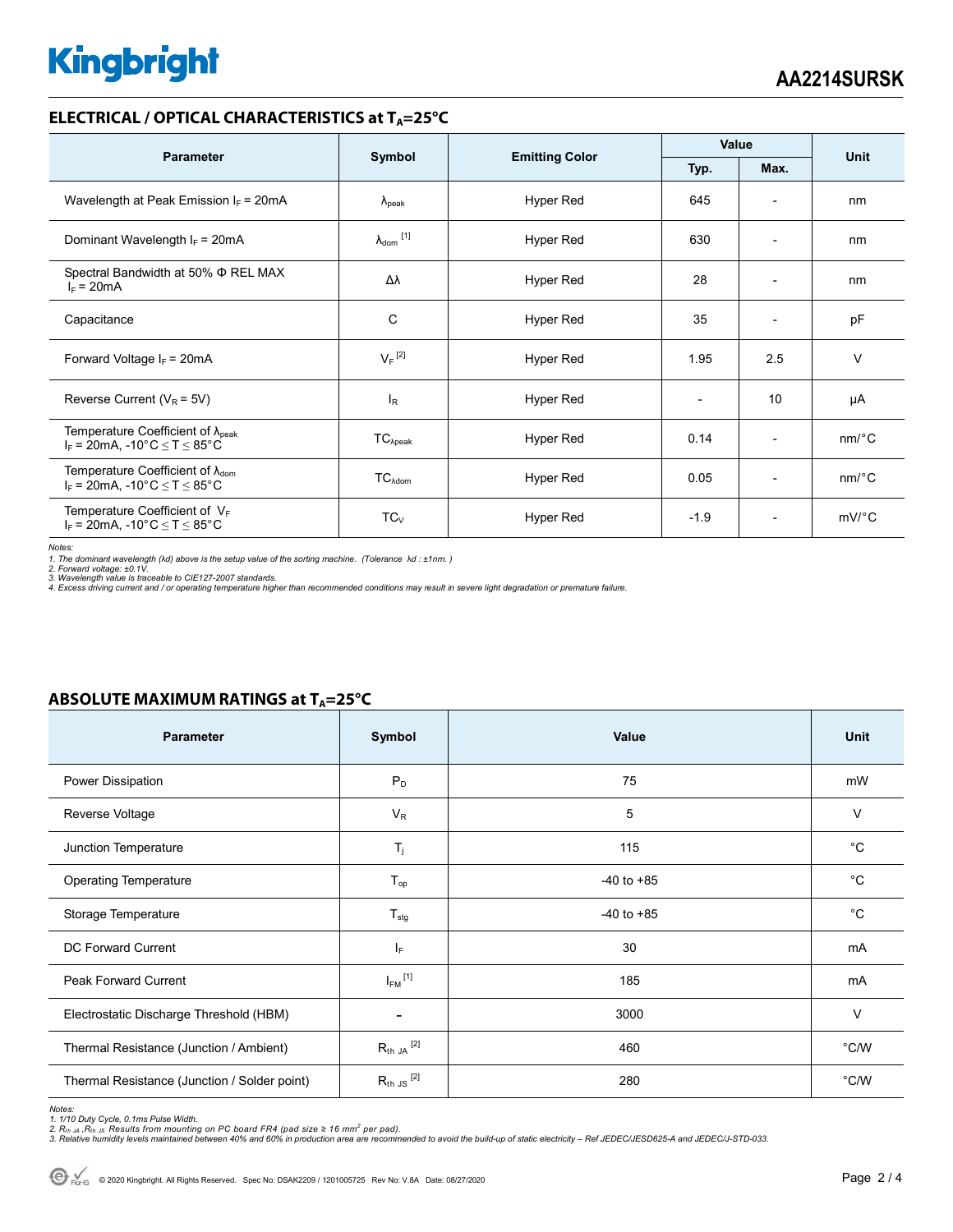# **Kingbright**

## **TECHNICAL DATA**



#### **SPATIAL DISTRIBUTION**



0.0 0.5 1.0 1.5 2.0 2.5

Luminous intensity normalised

-40 -20 0 20 40 60 80 100 Ambient temperature (°C)

**Ambient Temperature**

#### **HYPER RED**



#### **REFLOW SOLDERING PROFILE for LEAD-FREE SMD PROCESS**



#### **TAPE SPECIFICATIONS** (units : mm)



#### **REEL DIMENSION** (units : mm)



*Notes:* 

- *1. Don't cause stress to the LEDs while it is exposed to high temperature.*
- 
- *2. The maximum number of reflow soldering passes is 2 times. 3. Reflow soldering is recommended. Other soldering methods are not recommended as they might cause damage to the product.*